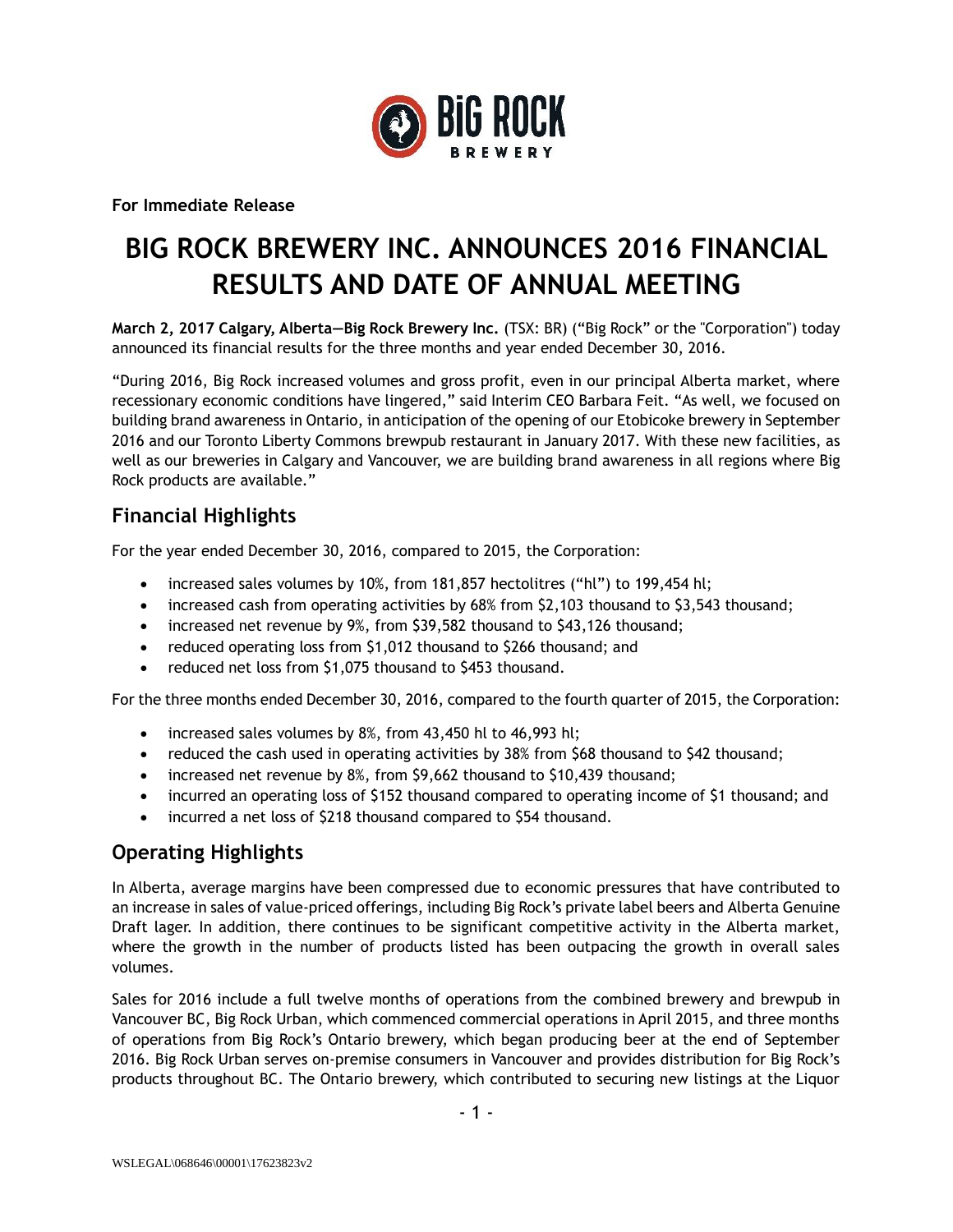Control Board of Ontario and grocery stores, is expected to provide distribution for Big Rock's products throughout Ontario. The Liberty Commons brewpub and restaurant began serving on-premise consumers in downtown Toronto in January 2017, so it did not contribute to 2016 revenue.

2016 also included the creation of a refreshed update of the Corporation's packaging and logo. The new packaging highlights the brand and distinctive quality of Big Rock products with a strategy to maintain loyal supporters and build on brand awareness. "We are proud of our 30-year legacy as one of Canada's founding craft brewers and the fact that all aspects of Big Rock's products – from the fresh, all-natural beer and cider inside the package, to the artwork, the detail in the labels and the choice of brand names on the outside – serve to consistently illustrate our quality and flavour-rich style to consumers," said Ms. Feit. With the arrival of Big Rock's new brewing facilities in Ontario, Big Rock first launched the new packaging in late 2016 in the Ontario market, with a rolling launch for the remainder of Canada in January 2017.

## **Summary of Results**

| S thousands<br>(except hl, per hl and per share amounts) | Three months ended<br>December 30, 2016 |        | Year ended<br>December 30, 2016 |         |
|----------------------------------------------------------|-----------------------------------------|--------|---------------------------------|---------|
|                                                          |                                         |        |                                 |         |
| Sales volumes (hl)                                       | 46,993                                  | 43,450 | 199,454                         | 181,857 |
| Net revenue                                              | 10,439                                  | 9,662  | 43,126                          | 39,582  |
| Operating profit (loss)                                  | (152)                                   |        | (266)                           | (1,012) |
| Net income (loss)                                        | (218)                                   | (54)   | (453)                           | (1,075) |
| Net income (loss) per share                              | (0.03)                                  | (0.01) | (0.07)                          | (0.016) |
| \$ per hl                                                |                                         |        |                                 |         |
| Net revenue                                              | 222.14                                  | 222.35 | 216.22                          | 217.66  |
| Cost of sales                                            | 136.11                                  | 121.82 | 111.50                          | 110.28  |

# **Additional Information**

The Financial Statements and Management's Discussion and Analysis dated March 2, 2017 can be viewed on Big Rock's website at [www.bigrockbeer.com](http://www.bigrockbeer.com/) and on SEDAR at [sedar.com](http://www.sedar.com/) under Big Rock Brewery Inc.

Big Rock is also pleased to announced that the Annual Meeting of Big Rock shareholders will be held on May 11, 2017 at 2:00 pm (Calgary time) at the Big Rock Brewery, 5555 — 76 Ave S.E., Calgary, Alberta. In accordance with Big Rock's notice by-law, the board of directors has set 5:00 pm (Calgary time) on March 24, 2016 as the deadline for receiving any nominations.

## **Forward-Looking Information**

Certain statements contained in this news release constitute forward-looking statements. These statements relate to future events or Big Rock's future performance. All statements, other than statements of historical fact, may be forward-looking statements. Forward-looking statements are often, but not always, identified by the use of words such as "plans", "expects", "intends" and similar expressions. These statements involve known and unknown risks, uncertainties and other factors that may cause actual results or events to differ materially from those anticipated in such forward-looking statements. Big Rock believes that the expectations reflected in those forward-looking statements are reasonable but no assurance can be given that these expectations will prove to be correct and such forward-looking statements included in this News Release not be unduly relied upon by investors as actual